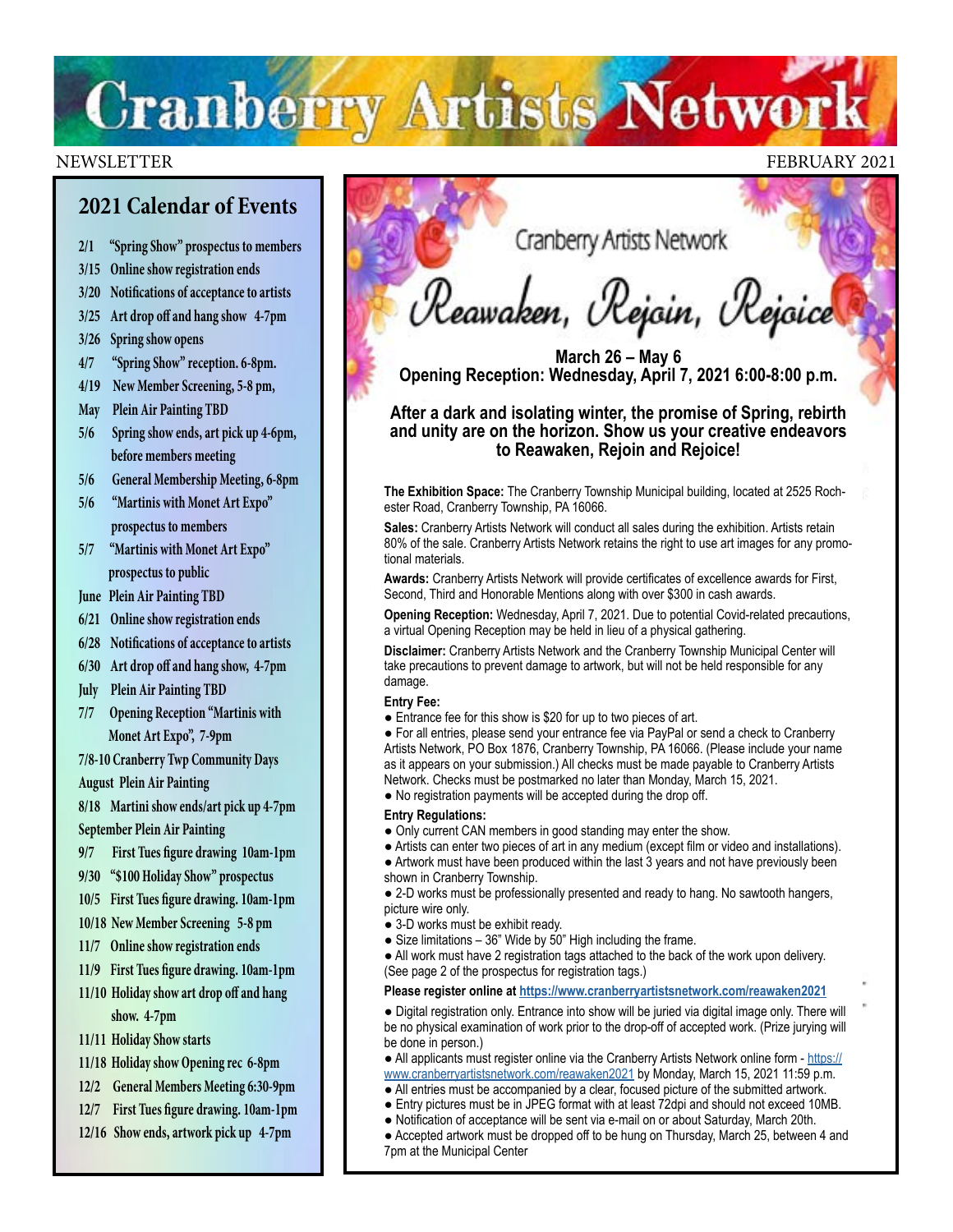# **North Hills Art Center Where Love Dwells ' 2021 Winter Show Art Exhibit**

Show Benefits Hello Neighbor Juror: William Pfahl

.

Awards Announced & Virtual Viewing February 6 Gallery viewing February 8-February 26.

### <https://northhillsartcenter.org>

### **Visit the Art Spirit website [www.ArtSpiritFineArt.com](http://www.ArtSpiritFineArt.com) for an update on all that's happening this Winter!**

- Winter Classes
- Figure Drawing (Live Model)
- Showing in the Gallery
- The Studio
- Plein Air Festival

Online curriculum will be starting soon where students will be able to conveniently sign up for a variety of classes and demos.



## **SUBMISSIONS DUE 8/31/21** CaFé: www.callforentry.org

EXHIBITION: JUNE 3 - AUGUST 20, 2022 FOR ONLINE APPLICATION OR MORE INFO: **FIBERARTINTERNATIONAL.ORG** FIBERARTINTERNATIONAL@GMAIL.COM

PRESENTED BY THE FIBERARTS GULD OF PITTIBURGH, INC.



## **FEBRUARY FEATURED ARTISTS MARIAN SALLADE & PATRICIA YOUNG AND THE #CREATE30CHALLENGE**

Marian Sallade and Patricia Young have been very busy creating beautiful pieces of art for the [Alain Picard 30 PAINTINGS IN 90 DAYS Challenge.](https://www.picardstudio.com/blog) Here are just a few of the beautiful painting they have created. It's not too late for you to jump in and join the challenge!





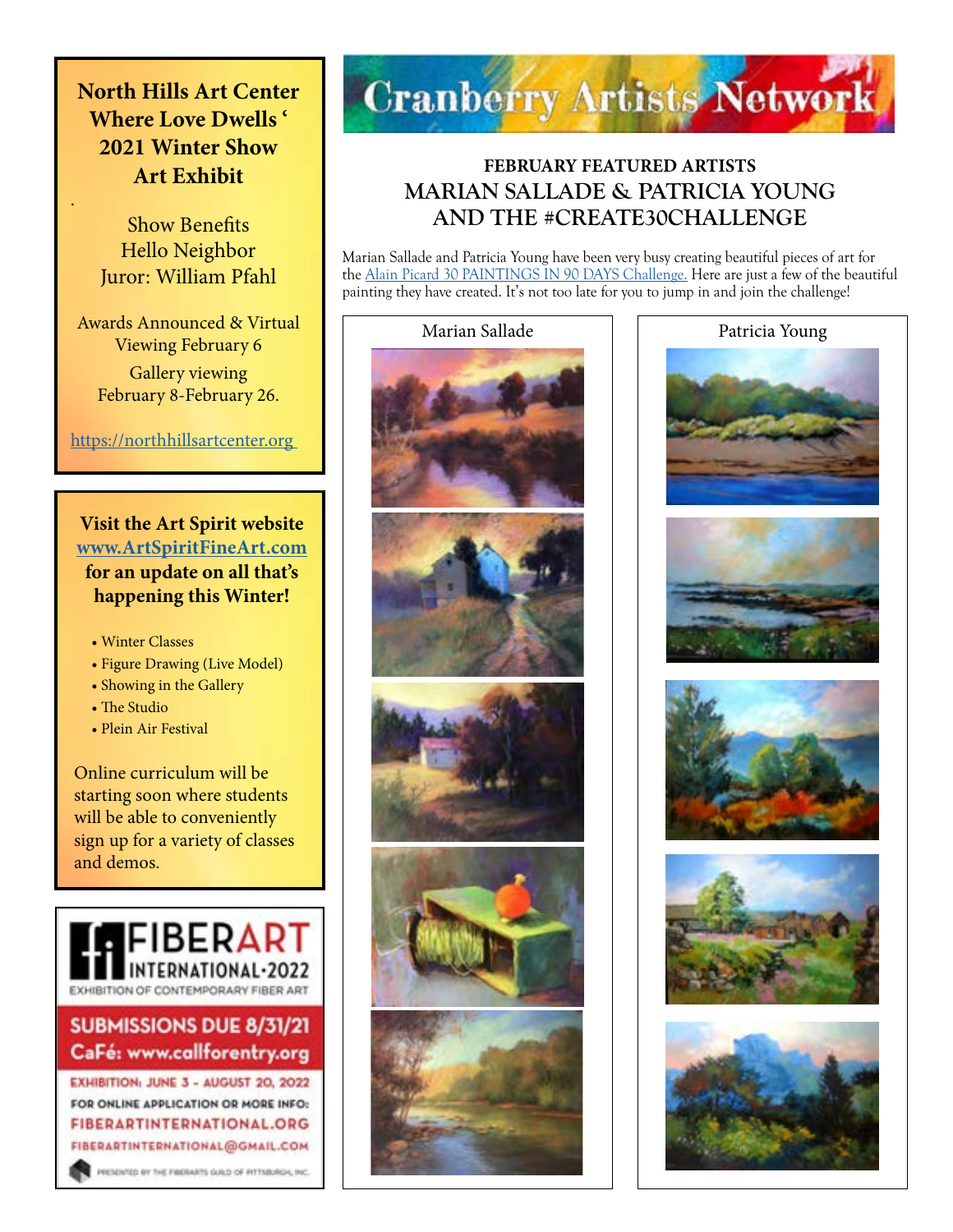

MEMBER NEWS



Betty Seavy Trout is among the Cranberry Artists Network members who has artwork on display in **[The North Hills Art Center](https://northhillsartcenter.org) Where Love Dwells - 2021 Winter Show Art Exhibit**. These 2 paintings are titled "Just Down The Road" and "Downtime". You can see them in the gallery

through February 26 or online virtually beginning February 6.

Betty also had her oil painting "Ahead" accepted into the Southwestern Pennsylvania Council For the Arts 25th Anniversary Regional Juried Art Exhibition where it was on display at the Southern Alleghenies Museum of Art in Ligonier, PA.



Here are some other member entries in the North Hills Art Center Show.



Larry Brandstetter\_\_\_\_\_\_\_\_\_\_\_\_\_\_\_\_\_\_\_\_\_\_\_\_\_\_\_\_\_\_\_\_\_\_\_\_\_\_\_\_\_\_\_



[Debra Tobin](http://www.debratobinart.com) **Iames Tobin** 







# **The Art All Night Online Pittsburgh Planning Begins!**

Art All Night is a free 22-hour long arts festival that features artwork from hundreds of new, emerging, and established artists. It has grown to include around-the-clock performances from musicians and performers, and interactive activities for adults and children of all ages.

Art All Night is embarking on its 24th year of celebrating art, music, and performance in a free, non-juried, non-censored show!

Because of the pandemic, 2021 will be their 2nd virtual show, this time at the end of April.

> **No fee. No jury. No censorship.**

Website: <http://www.artallnight.org/>

Twitter: <http://twitter.com/ArtAllNight>

Facebook: [http://www.facebook.com/ar](http://www.facebook.com/artallnight)[tallnight](http://www.facebook.com/artallnight)

**Watch for Updates and Call for Artists!**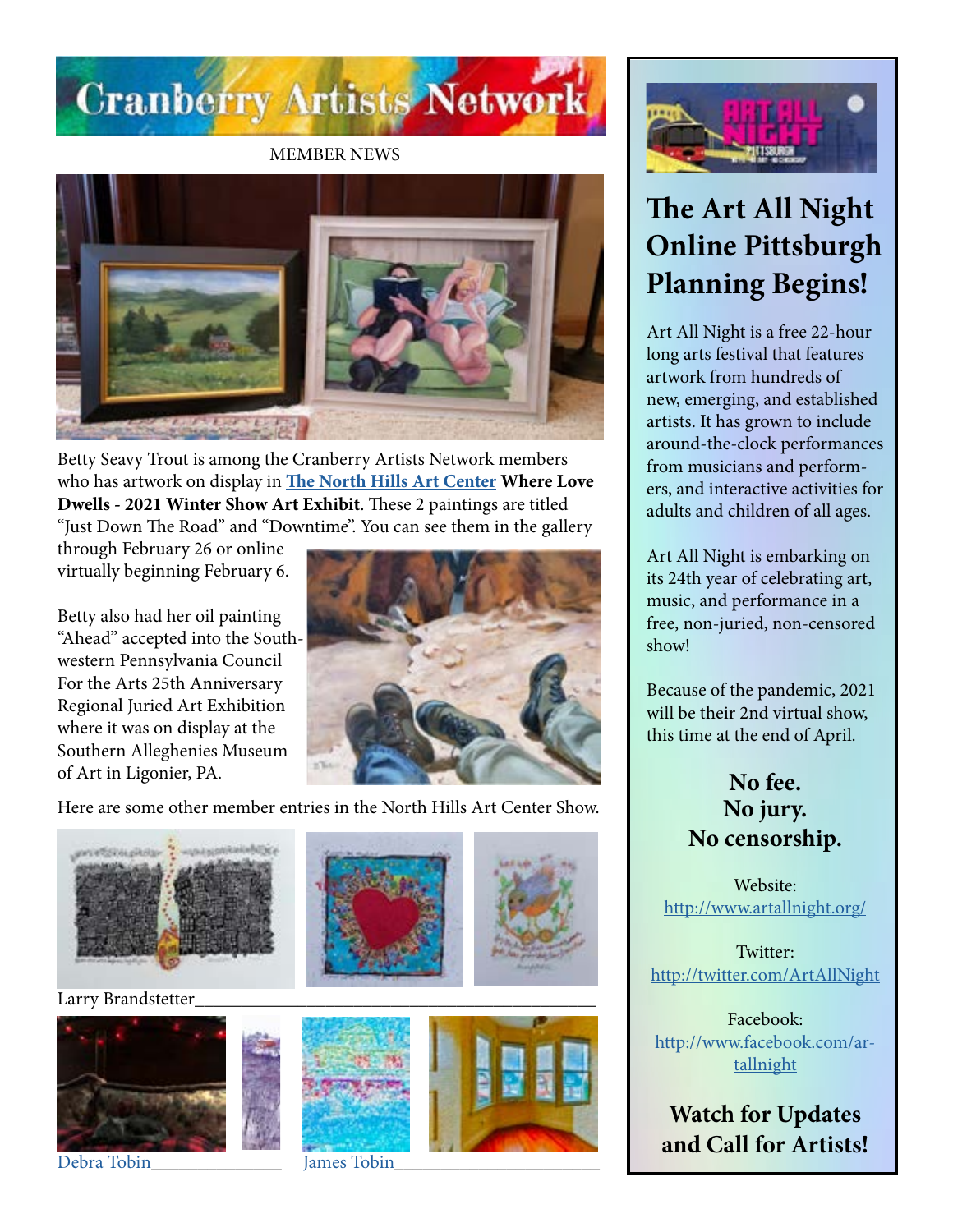# **Art of the State Show Status**

Greetings from The State Museum of Pennsylvania. Many of you may know that we remain closed to the public due to the COVID-19 crisis. So accordingly, we have been grappling with how best to go forward with Art of the State 2021. Because we do not yet have a museum re-opening date, we have determined to move forward with Art of the State 2021 as an online exhibit of digital images of art work that will premiere in September 2021. We're working on art work submission details right now and will be back in touch with Art of the State 2021 deadlines and anticipated reduced entry rates, so please stay tuned! Art work will still be juried by art professionals, and select prizes will be awarded.

If things change so that we will indeed be open to the public in time, we may be able to accept art work into the galleries for an in-person exhibit opening in September 2021. However, for now we are planning to continue our 50+ year tradition of holding Art of the State, but doing so virtually - online.

# **Cranberry Artists Network**

# **STATE MUSEUM NEWS and CALL FOR ARTISTS**

### **New Virtual Artists/Conservations on Zoom Premiering Feb. 5**

The State Museum of Pennsylvania is launching a series of virtual Friday lunchtime programs in February.

Fine Art Curator Amy Hammond will kick off this series by hosting a monthly conversation with an artist or art professional the first Friday of every month at 12:15 pm. On February 5, Ms. Hammond will welcome Ron Tarver, a Pulitzer Prize-winning photographer who has explored many facets of the African-American community for over 30 years. His fine art work has been exhibited nationally and internationally and is included in many museum, corporate, and private collections including the National Museum of American Art of the Smithsonian Institution in Washington DC, Philadelphia Museum of Art, and The Studio Museum In Harlem. HIs work entitled "Vented Steam" is in The State Museum's permanent collection. Mr. Tarver served as a juror for the 2020 Art of the State exhibition.

All of our Learn at Lunchtime programs are free via Zoom plan to eat your lunch and enjoy great dialogue about art and artists! To register for this program, visit our Learn at Lunchtime web page: <http://statemuseumpa.org/learnatlunchtime>

### **One Lens Online Exhibition - Entries Accepted Beginning Feb. 8**

We'd like to let you know about a special opportunity for an online photography exhibition. Pennsylvania's First Lady Frances Wolf has announced a special online exhibition entitled One Lens: Sharing Our Common Views -- The First Lady's Virtual Photo Exhibition Project. To quote from Mrs. Wolf 's message announcing the project:

"One Lens is a virtual photo exhibition to give each and every Pennsylvanian the opportunity to share their COVID-19 stories through photography. One Lens is our chance to show what it is like to experience this extraordinary moment in history. Because art has the power to heal us, and by telling our stories, we can honor our efforts during this time, recognize our achievements, and help sustain each other as we continue the fight…"

Online submissions will be accepted Feb.8 - Mar. 8, 2021. The show goes live on Mar. 19, 2021. For more details and submission instructions, please visit <https://www.pa.gov/one-lens/>